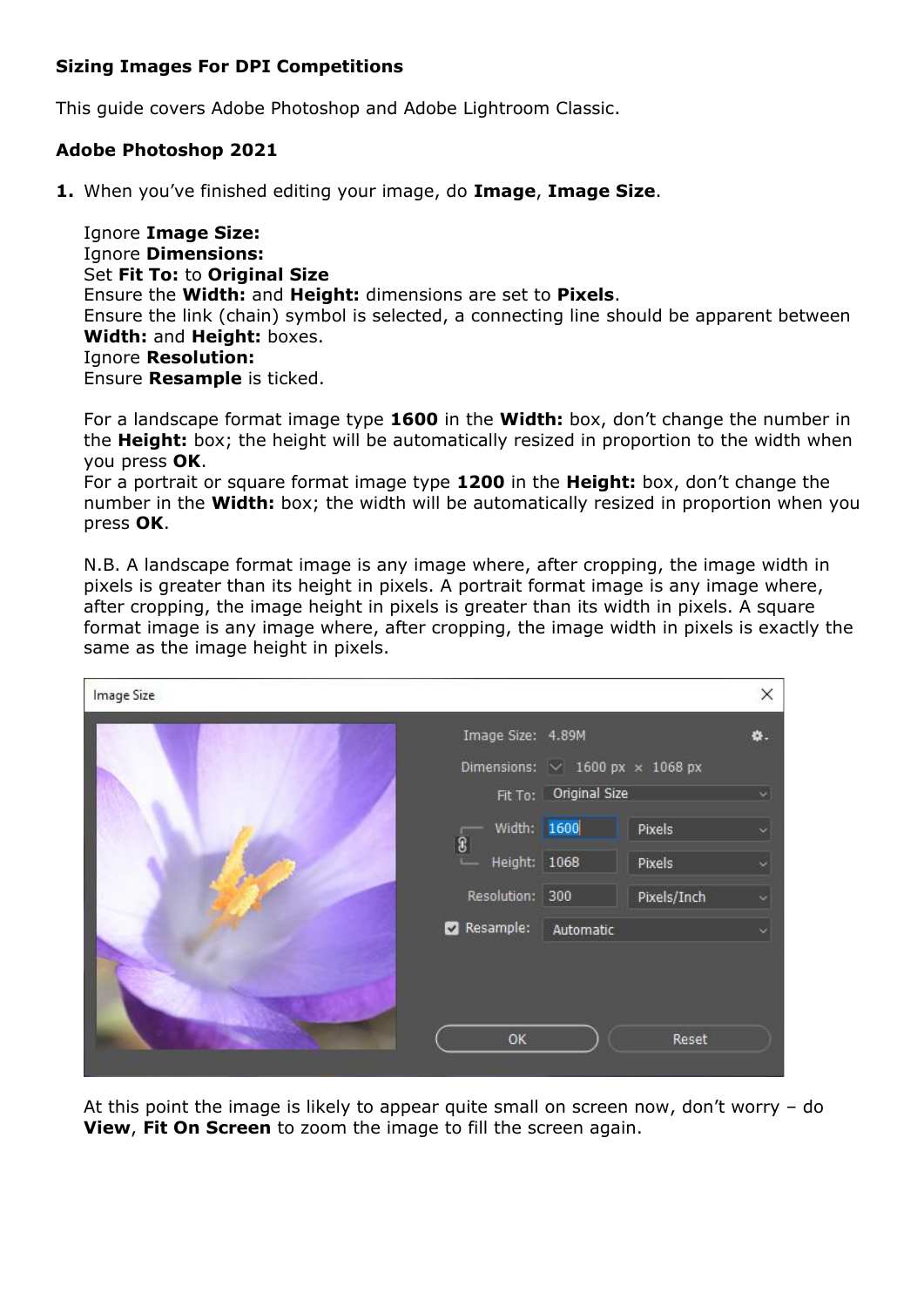**2.** Next, do **File**, **Save As…** (DO NOT USE **Save, Save** will overwrite your image – this is not what you want to do. You want to create a resized copy of the image for the competition, so ensure you select **Save As…**)

Select **JPEG (\*.JPG;\*.JPEG;\*.JPE**) from the **Save as type:** dropdown, enter your file name in the format required by the competition rules and press **Save**.

| X<br><b>Ps</b> Save As                                                                                                                                                                     |                                         |                                                                                                                                                                                                                                                                                                                                                                                         |                                                                                                                                                                                                                                           |                                                                                                                                                                                                                                  |                                                                                                                                       |               |
|--------------------------------------------------------------------------------------------------------------------------------------------------------------------------------------------|-----------------------------------------|-----------------------------------------------------------------------------------------------------------------------------------------------------------------------------------------------------------------------------------------------------------------------------------------------------------------------------------------------------------------------------------------|-------------------------------------------------------------------------------------------------------------------------------------------------------------------------------------------------------------------------------------------|----------------------------------------------------------------------------------------------------------------------------------------------------------------------------------------------------------------------------------|---------------------------------------------------------------------------------------------------------------------------------------|---------------|
| > This PC > LIGHTROOM (F:) > Digital Pics > 2020s > 2021<br>Search 2021<br>Ω<br>Ō<br>$\checkmark$                                                                                          |                                         |                                                                                                                                                                                                                                                                                                                                                                                         |                                                                                                                                                                                                                                           |                                                                                                                                                                                                                                  |                                                                                                                                       |               |
| Organise $\blacktriangledown$                                                                                                                                                              | New folder                              |                                                                                                                                                                                                                                                                                                                                                                                         |                                                                                                                                                                                                                                           |                                                                                                                                                                                                                                  | 胆目<br>$\overline{\mathbf{v}}$                                                                                                         | Q             |
| <b>Pictures</b><br><b>PP</b> Saved Games<br><b>Searches</b><br>Ω<br><b>Videos</b><br>This PC<br>Libraries<br>NIKON D810 (H:)<br><b>DCIM</b><br>USB Drive (G:)<br>USB Drive (M:)<br>Network | $\hat{}$                                | Name<br>and an interesting age of<br><sup>1</sup> 2021-03-04 10.44.26.jpg<br><sup>1</sup> 2021-03-04 17.16.08.jpg<br><sup>1</sup> 2021-03-07 17.12.59.jpg<br><sup>1</sup> Chimneys.jpg<br><b>R</b> crocus.jpg<br><sup>1</sup> JBD21_00001.jpg<br><sup>1</sup> JBD21_00002.jpg<br><sup>1</sup> JBD21_00003.jpg<br><sup>1</sup> JBD21_00004.jpg<br>图 JBD21_00005.jpg<br>图 IBD21 00006.ing | Date modified<br>04/03/2021 10:44<br>04/03/2021 17:16<br>07/03/2021 17:12<br>12/03/2021 09:25<br>12/03/2021 09:28<br>05/01/2021 11:54<br>05/01/2021 12:30<br>07/01/2021 13:32<br>09/01/2021 11:40<br>13/01/2021 14:25<br>14/01/2021 13:28 | Type<br>ACDSee 20 JPEG I<br>ACDSee 20 JPEG I<br>ACDSee 20 JPEG I<br>ACDSee 20 JPEG I<br>ACDSee 20 JPEG L<br>ACDSee 20 JPEG I<br>ACDSee 20 JPEG I<br>ACDSee 20 JPEG I<br>ACDSee 20 JPEG I<br>ACDSee 20 JPEG I<br>ACDSee 20 JPEG L | Size<br>2,735 KB<br>7,120 KB<br>212 KB<br>2.316 KB<br>975 KB<br>4.767 KB<br>7,532 KB<br>2.352 KB<br>15,402 KB<br>3,352 KB<br>2 609 KB | $\wedge$<br>٧ |
| File name:                                                                                                                                                                                 | Competition photo.jpg                   |                                                                                                                                                                                                                                                                                                                                                                                         |                                                                                                                                                                                                                                           |                                                                                                                                                                                                                                  |                                                                                                                                       | $\checkmark$  |
|                                                                                                                                                                                            | Save as type: JPEG (*.JPG;*.JPEG;*.JPE) |                                                                                                                                                                                                                                                                                                                                                                                         |                                                                                                                                                                                                                                           |                                                                                                                                                                                                                                  |                                                                                                                                       | $\checkmark$  |
|                                                                                                                                                                                            | Save to cloud documents                 | Save: As a Copy<br>Notes<br>Alpha Channels<br>Spot Colors<br>Layers                                                                                                                                                                                                                                                                                                                     |                                                                                                                                                                                                                                           | Color: Use Proof Setup:<br><b>Working CMYK</b><br><b>▽ICC Profile: sRGB</b><br>IEC61966-2.1<br>Other: 7 Thumbnail                                                                                                                |                                                                                                                                       |               |
| $\land$ Hide Folders                                                                                                                                                                       |                                         |                                                                                                                                                                                                                                                                                                                                                                                         |                                                                                                                                                                                                                                           | Save                                                                                                                                                                                                                             | Cancel                                                                                                                                |               |

*The competition file name format is at the end of this guide*.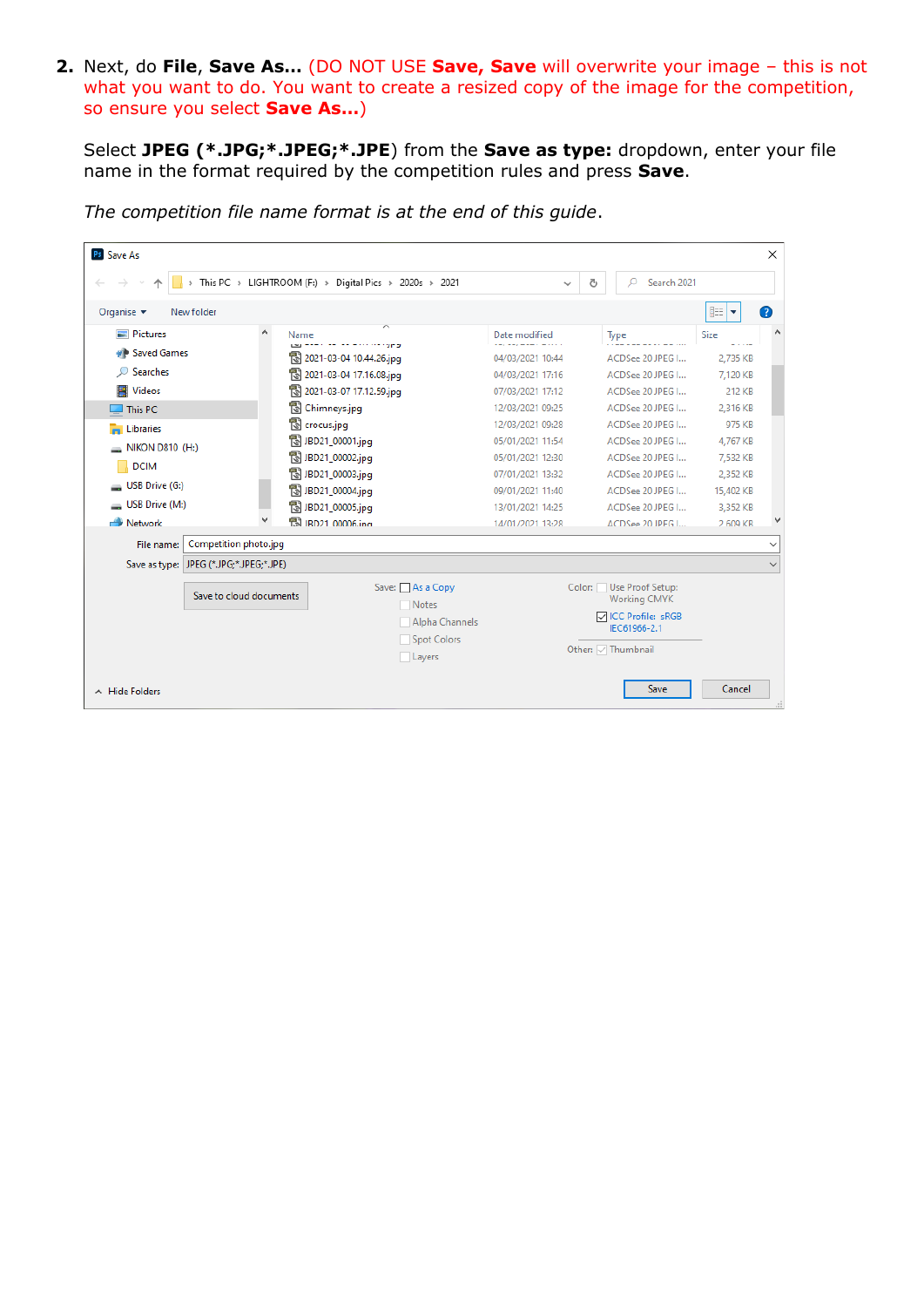**3.** Finally, in the JPEG Options box that appears next type **10** for the **Quality:** setting and then press **OK.** This will ensure good quality and reduce the image to under the 2MB file size limit for competitions.



That's it, you've resized and renamed you've image for the competition.

#### **4. File Name format for DPI Competitions**

Title\_ Membership No.\_ Group **A** or **B**\_ **Mono** or **Colour**\_ Preference number **1**, **2**, **3** or **4** .jpg

#### **Example File Names**

Avebury In The Mist\_999\_B\_Colour\_1.jpg Dog Walker\_999\_B\_Mono\_2.jpg The Odd Couple\_999\_B\_Colour\_3.jpg All Done\_999\_B\_Mono\_4.jpg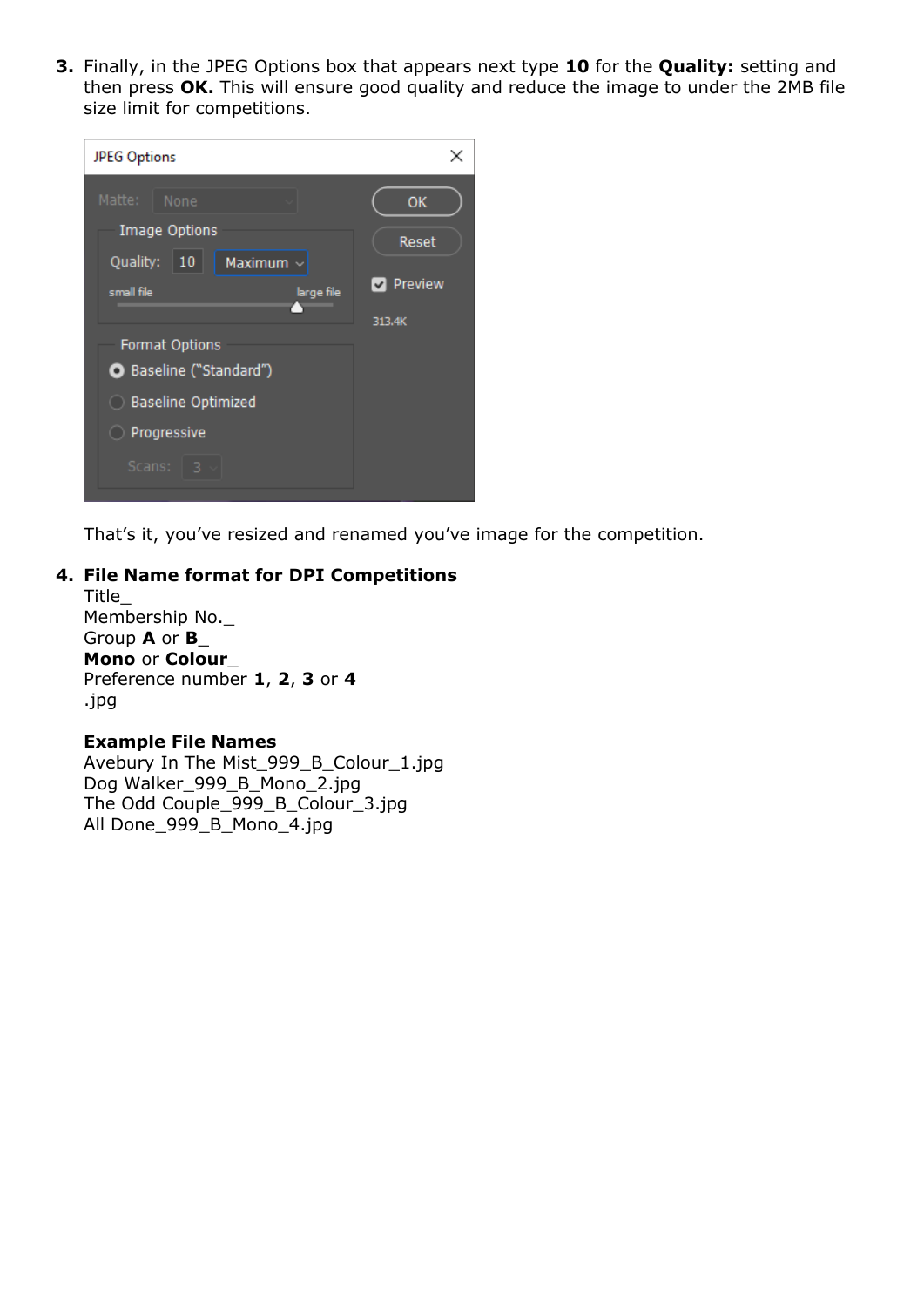# **Adobe Lightroom Classic**

**1.** To make life easier you first need to create an Export Preset. An example of one called "Camera Club Projections" is shown below. You'll then be able to use this preset for all future entries.

| <b>Export 2 Files</b>                       | $\Box$                                                                                                   | ×       |
|---------------------------------------------|----------------------------------------------------------------------------------------------------------|---------|
| Export To: Hard Drive                       |                                                                                                          |         |
| Preset:                                     | $\checkmark$<br>Export 2 Files                                                                           |         |
| <b>V</b> Lightroom Presets                  | ▼ Export Location                                                                                        | $\land$ |
| <b>Burn Full-Sized JPEGs</b>                | Export To: Specific folder<br>$\checkmark$                                                               |         |
| <b>Export to DNG</b><br>$\Box$<br>For Email | Folder: C:\Users\Jeff\Documents\Trowbridge Camera Club<br>Choose<br>$\overline{\phantom{a}}$             |         |
| For Email (Hard Drive)                      | Put in Subfolder:<br><b>Untitled Export</b>                                                              |         |
| <b>W</b> Google                             | Add to This Catalog<br>Add to Stack:<br>Below Original ~                                                 |         |
| HDR Efex Pro 2<br><b>W</b> User Presets     | $\checkmark$<br>Existing Files: Ask what to do                                                           |         |
| 15x10 300dpi                                | ▼ File Naming                                                                                            |         |
| BW Neg to TIFF                              | Rename To:                                                                                               |         |
| $\Box$ BW Scan<br>Camera Club Projections   | Filename                                                                                                 |         |
| Camera Club Projections2                    | Custom Text:<br>Start Number:                                                                            |         |
| Copy To<br>$\Box$<br>Facebook<br>П          | Example: JBD20_00168.jpg<br>Extensions: Lowercase v                                                      |         |
| Flickr<br>П                                 | <b>▼ Video</b>                                                                                           |         |
| $\Box$ new one                              | $\sqrt{}$ Include Video Files:                                                                           |         |
|                                             | Video Format:                                                                                            |         |
|                                             | Quality:                                                                                                 |         |
|                                             |                                                                                                          |         |
|                                             | ▼ File Settings                                                                                          |         |
|                                             | Image Format: JPEG<br>$\checkmark$<br>Quality:<br>100                                                    |         |
|                                             | Imit File Size To:<br>Color Space: SRGB<br>$\checkmark$<br>2048<br>ΙK                                    |         |
|                                             |                                                                                                          |         |
|                                             | ▼ Image Sizing                                                                                           |         |
|                                             | <b><del>○</del></b> Resize to Fit:<br>Don't Enlarge<br>Width & Height<br>$\checkmark$                    |         |
|                                             | 1600<br> 1200<br>Resolution: 72<br>pixels per inch<br>W:<br>H:<br>pixels<br>$\checkmark$<br>$\checkmark$ |         |
|                                             | ▼ Output Sharpening                                                                                      |         |
|                                             | $\checkmark$<br>Amount: Standard<br>$\boxdot$ Sharpen For:<br>Screen<br>$\checkmark$                     |         |
|                                             | <b>▼ Metadata</b>                                                                                        |         |
|                                             | Include: Copyright Only<br>$\checkmark$                                                                  |         |
|                                             | $\vee$ Remove Person Info $\vee$ Remove Location Info                                                    |         |
|                                             | Write Keywords as Lightroom Hierarchy                                                                    |         |
|                                             | ▼ Watermarking                                                                                           |         |
|                                             | Watermark:                                                                                               |         |
|                                             | Facebook                                                                                                 |         |
|                                             | ▼ Post-Processing                                                                                        |         |
|                                             | After Export: Do nothing<br>$\checkmark$                                                                 |         |
| Add<br>Remove                               | V Choose<br>Application: Choose an application                                                           |         |
|                                             |                                                                                                          |         |
|                                             |                                                                                                          |         |
| Plug-in Manager                             | Export<br>Cancel<br>Done                                                                                 |         |
|                                             |                                                                                                          |         |